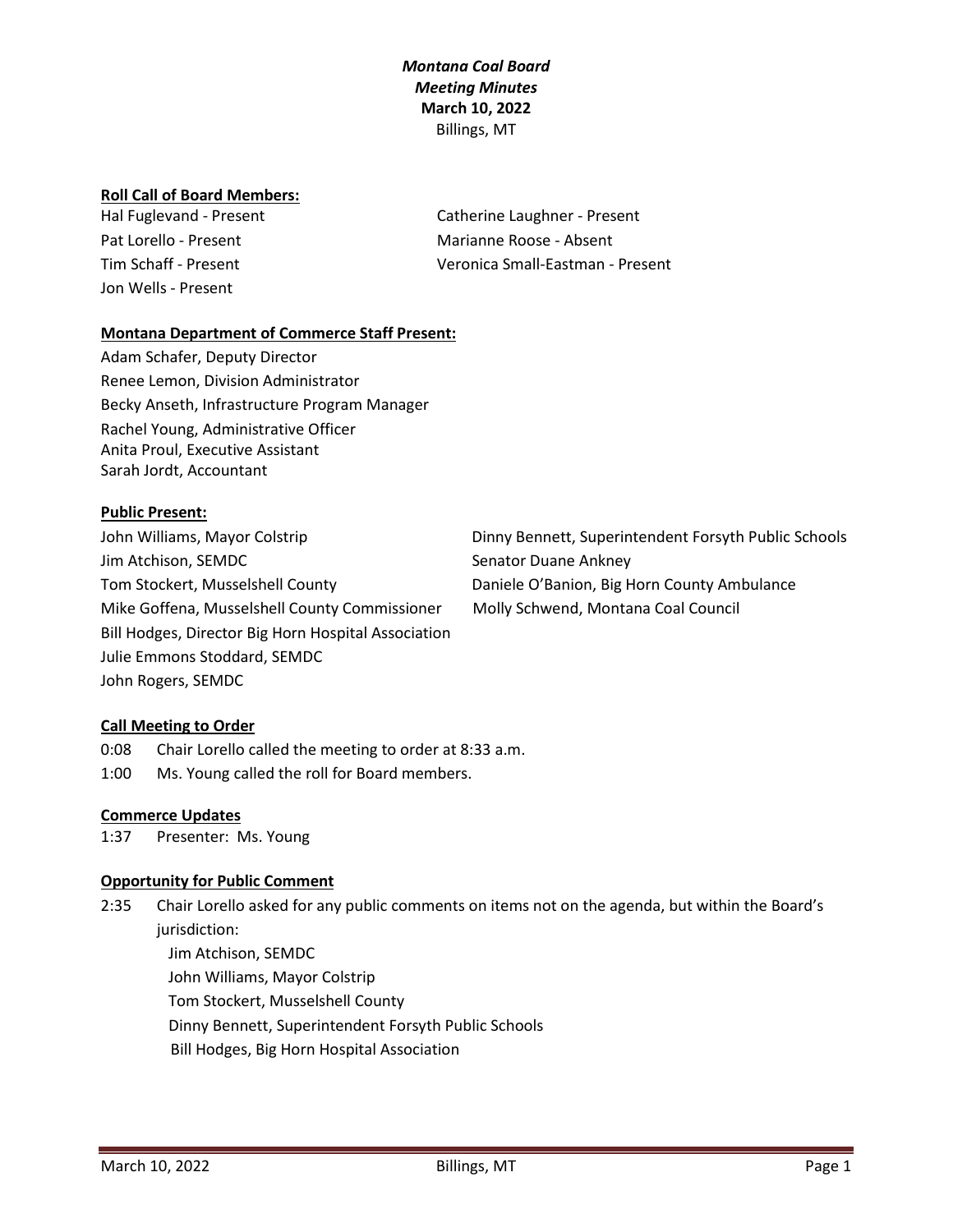## **Approval of Minutes**

#### **December 9, 2021 MT Coal Board Meeting Minutes – page 3 of binder**

12:03 Presenter: Ms. Young Motion: Mr. Fuglevand – approve minutes with correction as indicated Second: Vice-Chair Schaff Ms. Young called for a vote: all yes. Motion Passed.

#### **Budget Status Update**

#### **Revenue History and Budget Update – page 8 of binder**

14:01 Presenter: Ms. Jordt

#### **Project Updates**

#### **Open and Closed project status – page 17 of binder**

23:47 Presenter: Ms. Young

#### **Old Business**

28:20 Presenter: Ms. Young

#### **New Business**

#### **#0931 – City of Colstrip – page 18 of binder**

- 0:29:25 Presenter: Ms. Young 2:16:42 Motion: Vice-Chair Schaff – fully fund \$285,000 Second: Ms. Laughner
	- Ms. Young called for a vote: all yes. Motion Passed.

#### **#0932 – City of Colstrip – page 60 of binder**

- 0:48:02 Presenter: Ms. Young
	- 2:18:19 Motion: Mr. Fuglevand fully fund \$375,000 Second: Vice-Chair Schaff Ms. Young called for a vote: all yes. Motion Passed.

#### **#0933 – Musselshell County – page 131 of binder**

#### 1:18:11 Presenter: Ms. Young

 2:21:26 Motion: Vice-Chair Schaff – fully fund \$304,000 Second: Ms. Small-Eastman Ms. Young called for a vote: all yes. Motion Passed.

#### **#0934 – Big Horn County – page 301 of binder**

## 1:30:11 Presenter: Ms. Young

 2:22:37 Motion: Ms. Small-Eastman – fully fund \$159,000 Second: Mr. Wells Ms. Young called for a vote: all yes. Motion Passed.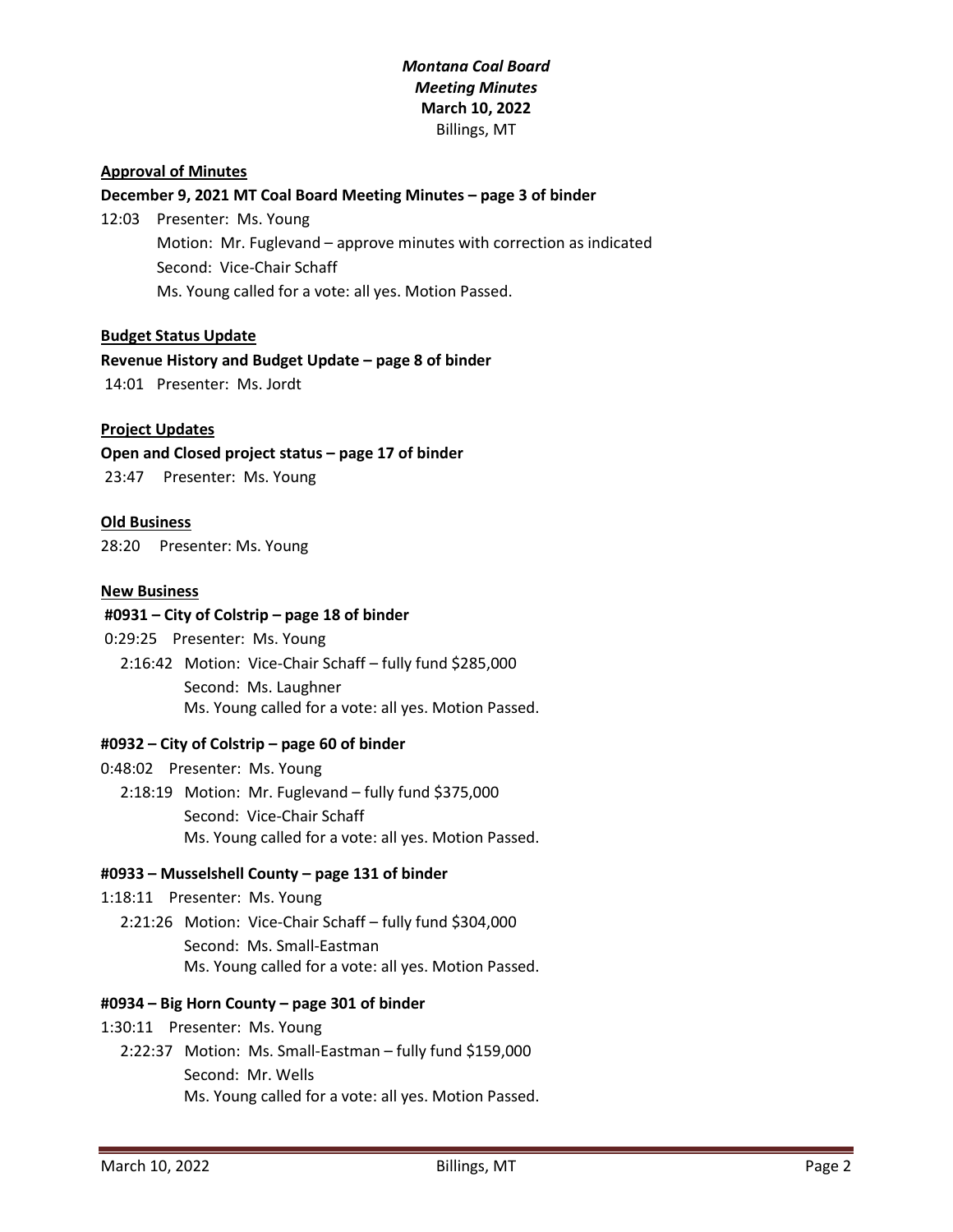2:27:28 Motion: Vice-Chair Schaff – accept application documents presented at meeting Second: Ms. Small-Eastman Ms. Young called for a vote: all yes. Motion Passed.

## **#0935 – Big Horn County – page 368 of binder**

1:40:14 Presenter: Ms. Young

 2:24:21 Motion: Ms. Small-Eastman – fully fund \$412,000 Second: Mr. Fuglevand Ms. Young called for a vote: Yes – Mr. Fuglevand, Vice-Chair Schaff, Ms. Small-Eastman; No – Ms. Laughner, Chair Lorello, Mr. Wells. Motion Failed

#### **#0936 – Forsyth Public Schools – page 416 of binder**

- 2:01:48 Presenter: Ms. Young
	- 2:25:33 Motion: Ms. Small-Eastman fully fund \$150,000 Second: Mr. Wells Ms. Young called for a vote: all yes. Motion Passed.
	- 2:28:20 Motion: Mr. Fuglevand accept application documents presented at meeting Second: Vice-Chair Schaff Ms. Young called for a vote: all yes. Motion Passed.

#### **#0937 – City of Forsyth – page 437 of binder**

- 2:13:56 Presenter: Ms. Young
	- 2:26:40 Motion: Vice-Chair Schaff accept Mayor Kopitzke's request to table application until next meeting

 Second: Mr. Fuglevand Ms. Young called for a vote: all yes. Motion Passed.

#### **Analysis of Applications Against Statutory Criteria**

2:30:46 Presenter: Deputy Director Schafer

## **Opportunity for Public Comment**

2:36:50 Chair Lorello opened the meeting for any public comment:

Jim Atchison, SEMDC

Tom Stockert, Musselshell County

John Williams, Mayor Colstrip

Molly Schwend, Montana Coal Council

Dinny Bennett, Superintendent Forsyth Public Schools

Bill Hodges, Director Big Horn Hospital Association

Daniele O'Banion, Big Horn County Ambulance